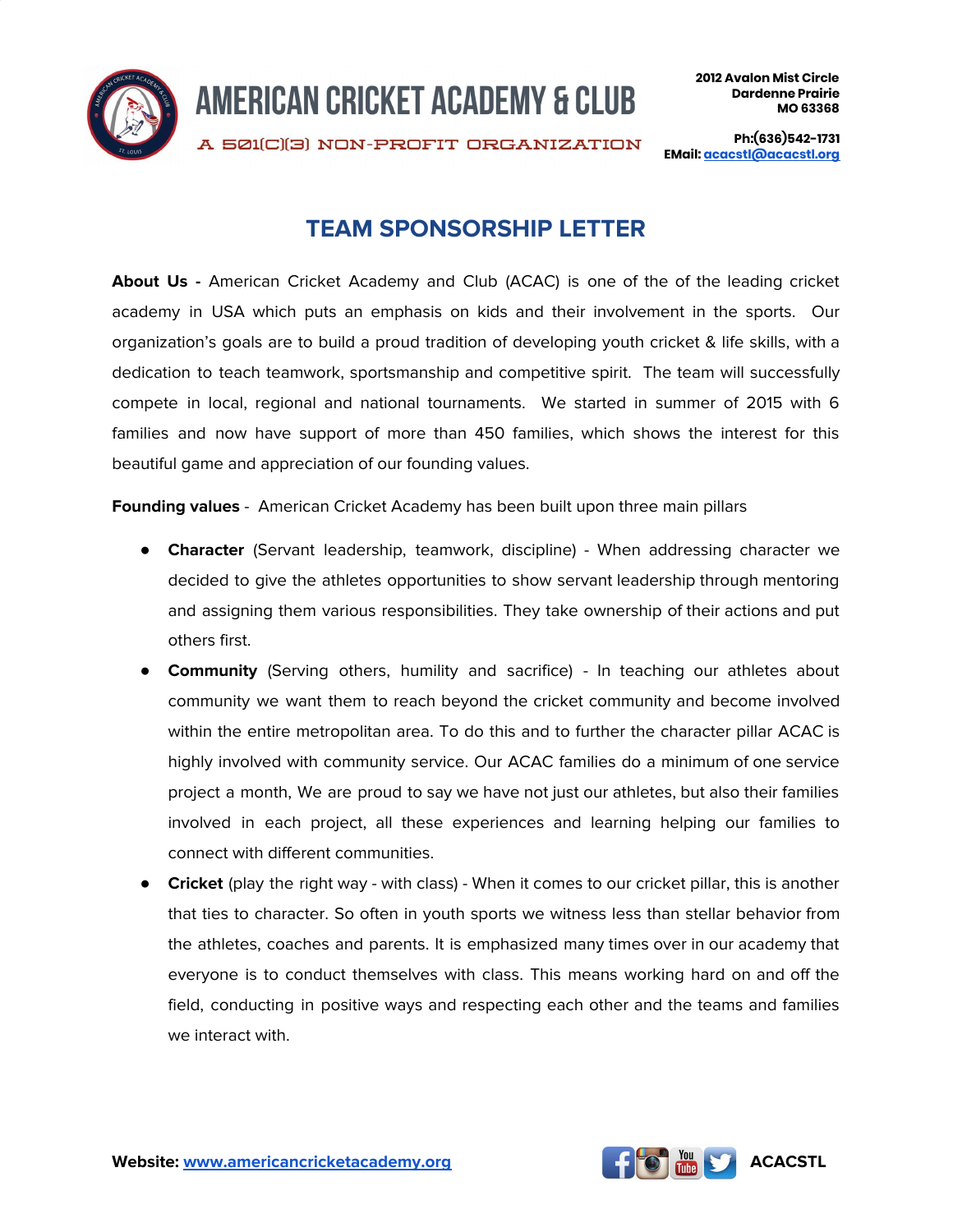

A 501(C)(3) NON-PROFIT ORGANIZATION

**Ph:(636)542-1731 EMail: [acacstl@acacstl.org](mailto:acacstl@acacstl.org)**

**Giving back to the community** - Our players, and parents led varioust community service projects since inception, which accounted for more than 30,000 volunteer hours. These initiatives are well recognized with corporate, city and county leaderships. ACAC is also a President's Volunteer Service Award (PVSA) certified organization and 76 of our team members received this award for their contribution in serving the community.

**Educate-2-Succeed** - We firmly believe in the value of education to help uplift individuals from ignorance and hopefully help an entire generation. We are sponsoring 15 kids covering their full educational expenses and aim to grow this to 100 kids in the next 5 year from the underprivileged families across the globe. Also through this program we have provided school supplies to more than 500 kids and donation for local and international schools.

**Opportunity for Girls** - Academy unequivocally has supported to include girls in cricket and encourage them to join, play and grow the sport. ACAC provides 100% full Scholarship to all girls who wishes to play the sport. This has encouraged many girls to join the Academy to learn new sport.

**Social Media** -We are able to use the social media (Facebook, Twitter, Instagram, YouTube) well to communicate academy updates, these outlets are well followed and accepted. The Academy has an impressive audience in the Social Media and now is one of the well recognized and established brand in the USA Cricket.

ACAC is looking for both individuals and business sponsors who are interested in supporting our program. In return for your support, we offer various forms of recognition as outlined on the following page. Team members, parents, coaches and fans will support and patronize our sponsors whenever possible through purchases and word of mouth advertising.

Thank you for your consideration. While any sponsorship level you select will be greatly appreciated, please take a moment to review and select the sponsorship package that best fits your budget.

**ACAC Team**

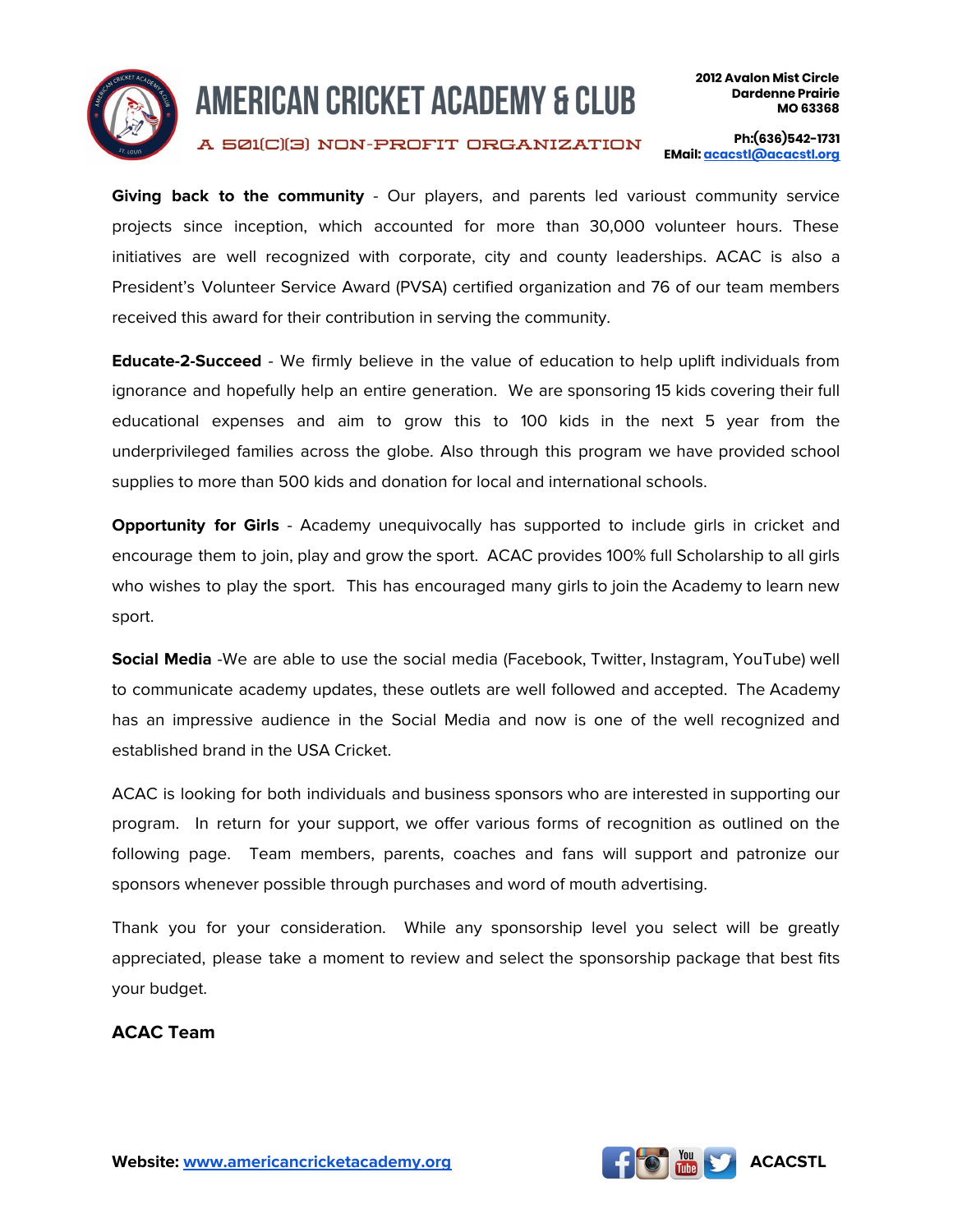

A 501(C)(3) NON-PROFIT ORGANIZATION

**Ph:(636)542-1731 EMail: [acacstl@acacstl.org](mailto:acacstl@acacstl.org)**

# **SPONSORSHIP LEVELS**

## **Platinum - \$25,000.00**

- Your business will be shown as the title event sponsor at all American Cricket Academy (ACA) events, tournaments, parties, clinics and organization functions for one year.
- Your business will be listed on the front page of the Team's website as the largest sponsor and includes a link to your company website for one year.
- One-year advertising with a 5" x 7" logo, name, address, phone number and website on "ACA Banner" (displayed at all major Club events and tournaments).
- Option of additional advertising at our ACAC Park (Pavilions, Scoreboards, Advertising Boards) .
- Booth at the all-major events.
- A Proud Sponsor plaque with photo of team for you to display.
- ACAC collared shirt & cap.

#### **Gold - \$10,000.00**

- Your business will be listed on the sponsor page of the team's website including a link to your company website for one year
- One-year advertising with a 3" x 5" logo, name and phone number on "ACA Banner" (displayed at all major Club events and tournaments)
- Option of additional advertising at our ACAC Park.
- Booth at the all-major events
- A Proud Sponsor plaque with photo of team for you to display
- ACAC T-shirt & cap

#### **Silver - \$5000.00**

- Your business will be listed on the sponsor page of the team's website and Facebook page including a link to your company website for one year
- One-year advertising with 2" x 4" logo or name on "ACA Banner" (displayed at all major club events and tournaments)
- Option of additional advertising at our ACAC Park.
- A Proud Sponsor plaque with photo of team for you to display
- ACAC cap